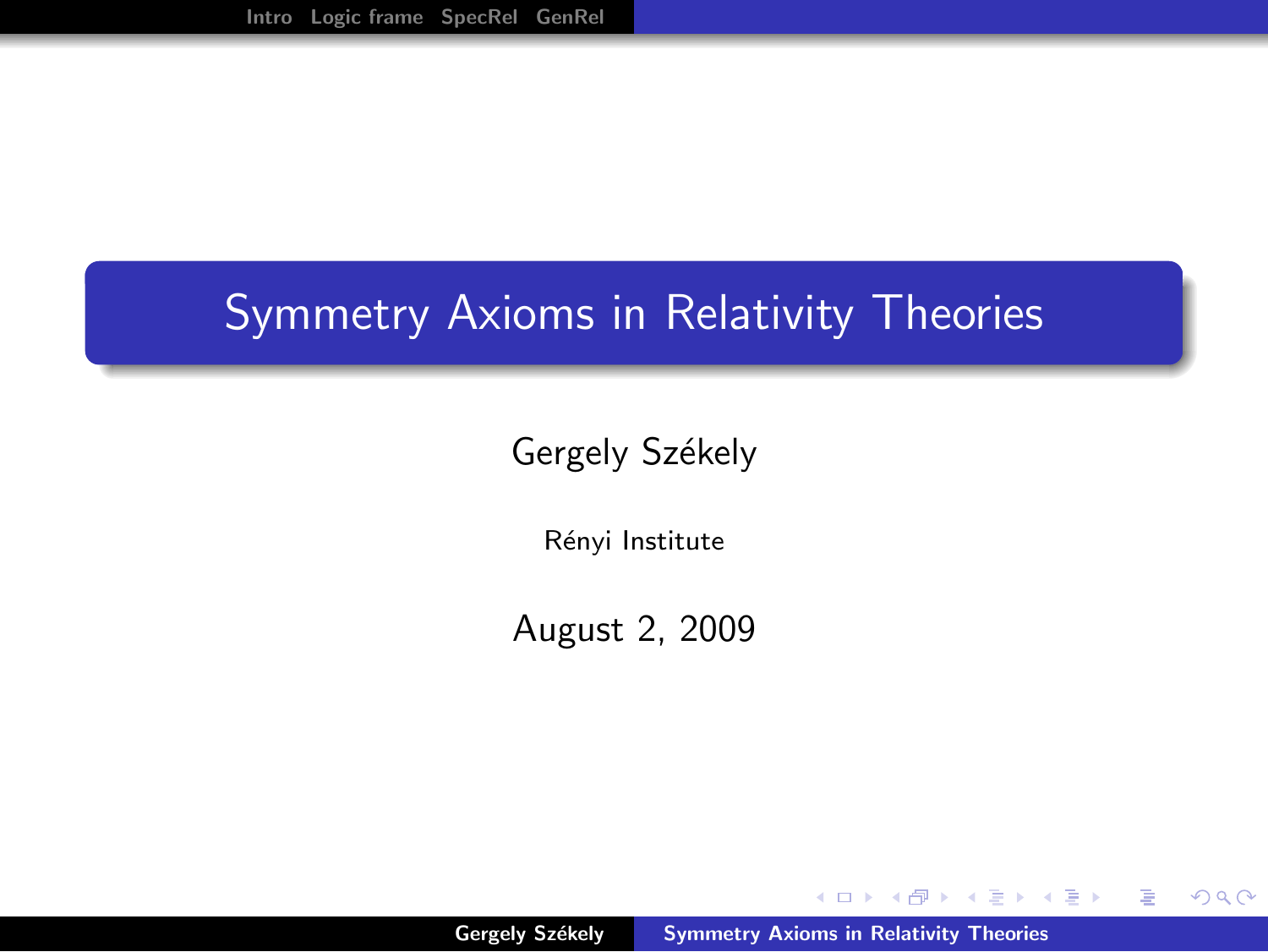General aims of our school (led by H. Andréka and I. Németi):

- Turn relativity theories to theories of mathematical logic.
- Base relativity theories on simple, unambiguous axioms.
- Demystify relativity theories.
- Make relativity theories modular and easier to change.
- Analyze the logical structure of relativity theories.
- Etc.

<span id="page-1-0"></span>**A BANDA** 

へのへ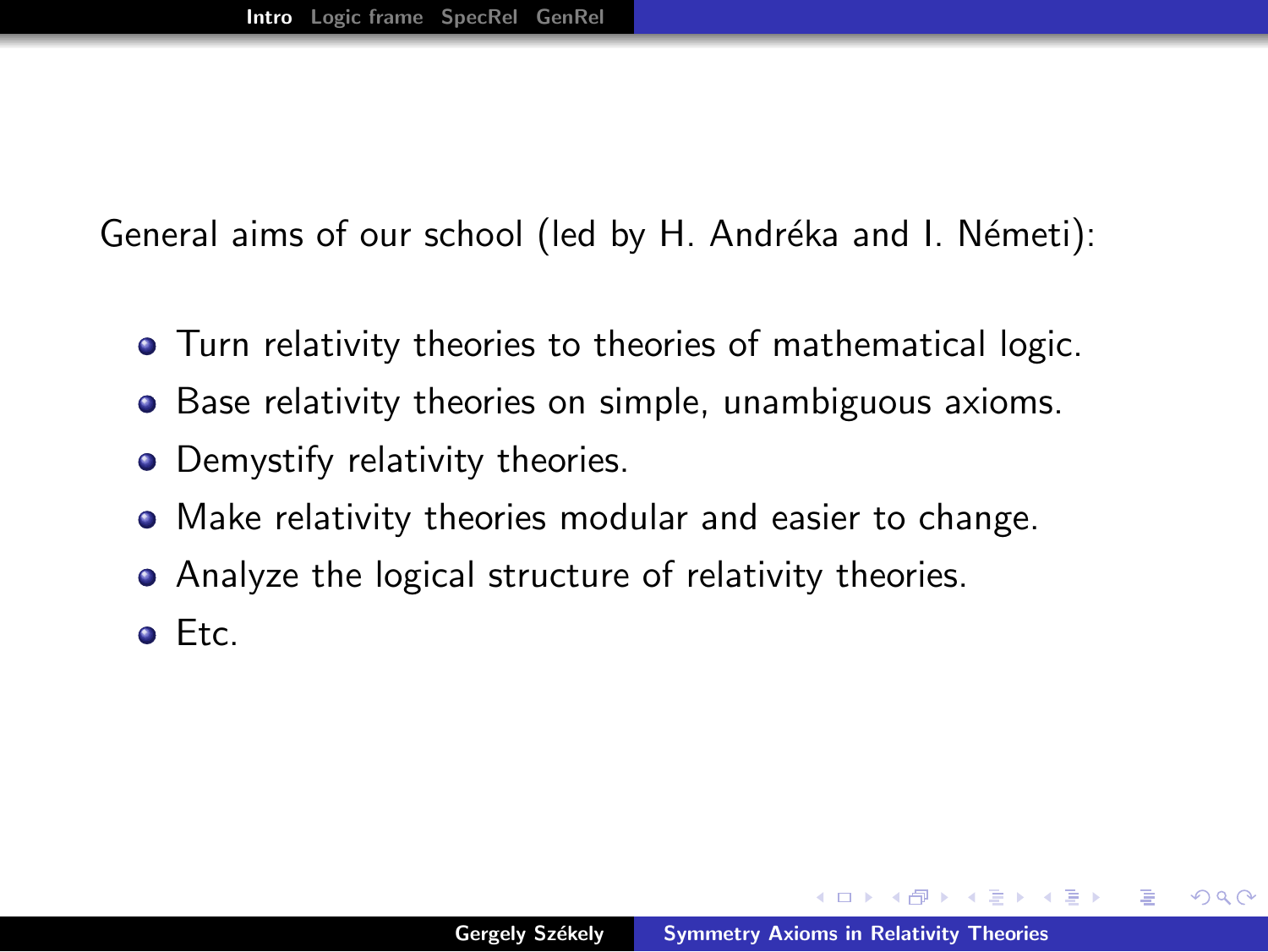A benefit of axiomatization is that we have new questions:

- Which axioms are responsible for a certain theorem?
- How are the possible axioms/axiomatizations related to each other?
- How can these axiomatizations be extended, e.g., towards Quantum Theory?
- How are the independent statements of our axiomatizations related to each other?
- Etc.

A + + = + + = +

へのへ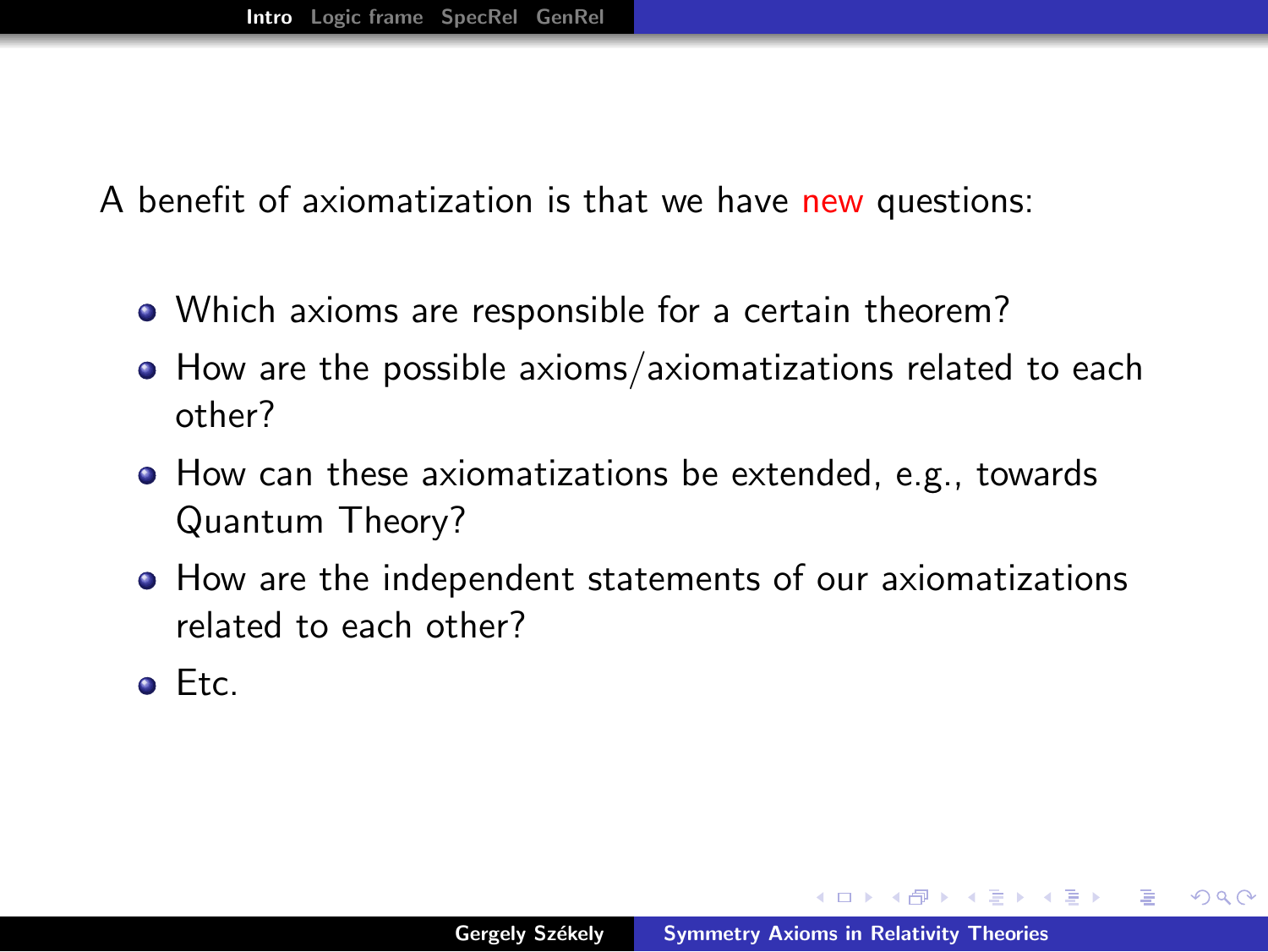

 $B \leftrightarrow$  Bodies (things that move) IOb  $\leftrightarrow$  Inertial Observers Ph  $\leftrightarrow$  Photons (light signals)  $Q \leftrightarrow Q$ uantities  $+$ , and  $\lt \leftrightarrow$  field operations and ordering  $W \leftrightarrow W$ orldview (a 6-ary relation of type BBQQQQ)

 $2Q$ 

<span id="page-3-0"></span>**ALCOHOL:**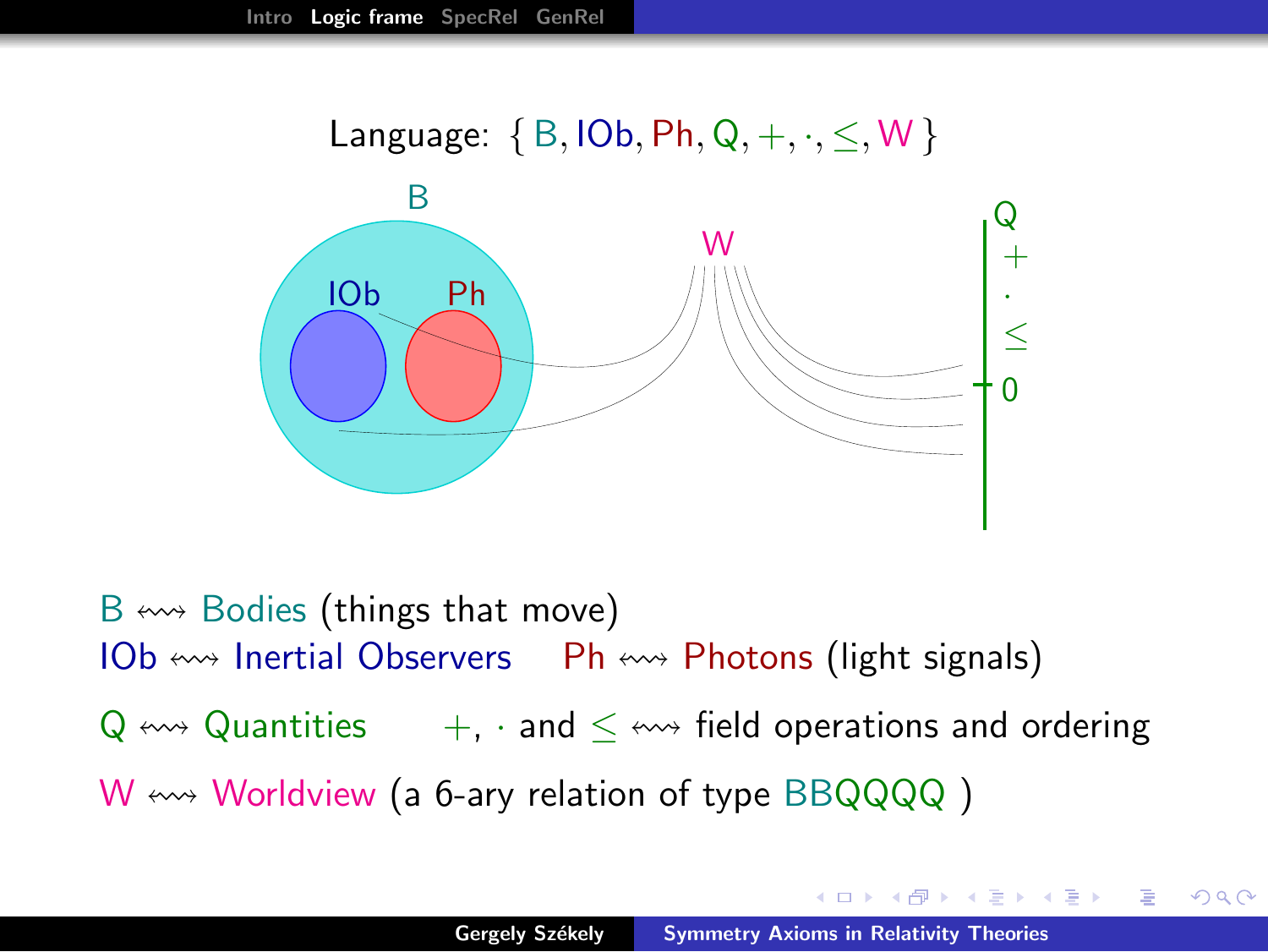$W(o, b, x, y, z, t) \leftrightarrow$  "observer o sees (coordinatizes) body b at spacetime location  $\langle x, y, z, t \rangle$ ."



Worldline of body *b* according to observer *o* 

 $\text{wline}_o(b) := \{ \langle x, y, z, t \rangle \in \mathbb{Q}^4 : \mathsf{W}(o, b, x, y, z, t) \}$ 

御き メミメ メミメー

つくい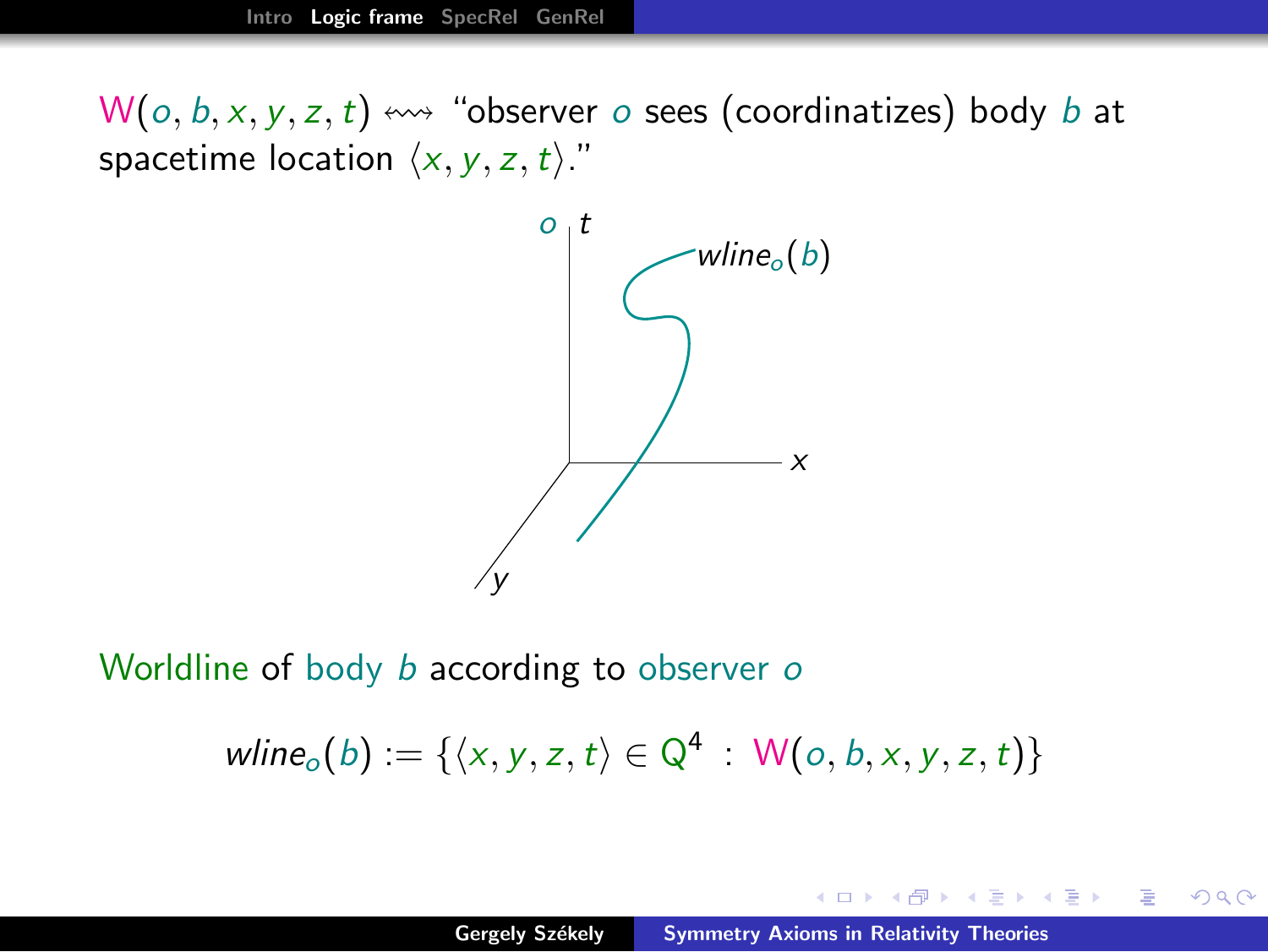## AxField :

The quantity part  $\langle Q; +, \cdot, \leq \rangle$  is a Euclidean ordered field.

## AxSelf :

An inertial observer sees himself as standing still at the origin.



# $\forall o, x, y, z, t \, \mathsf{IOb}(o) \Longrightarrow (\mathsf{W}(o, o, x, y, z, t) \iff x = y = z = 0).$

<span id="page-5-0"></span>K ロ ▶ K @ ▶ K ミ ▶ K ミ ▶ │ ミ

 $2Q$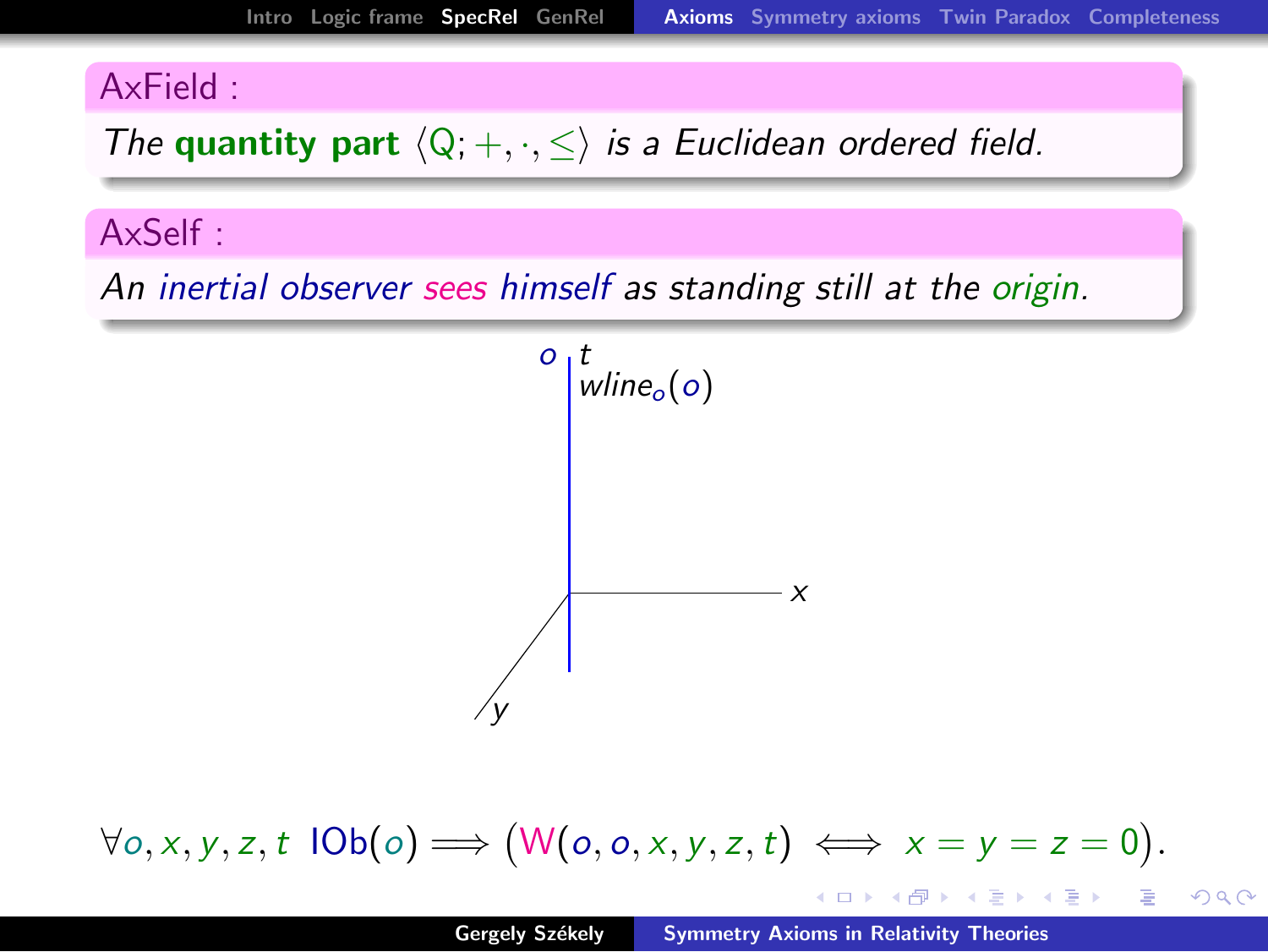#### AxEv :

Every inertial observer sees the same events (meetings of bodies).



 $\forall o o'$ x y z t lOb(o)∧lOb(o′) ⇒  $(\exists x' y' z' t' \forall b \ \mathsf{W}(o, b, x, y, z, t) \iff \mathsf{W}(o', b, x', y', z', t')).$ 

イロメ マ桐 メラミンマティ

 $2Q$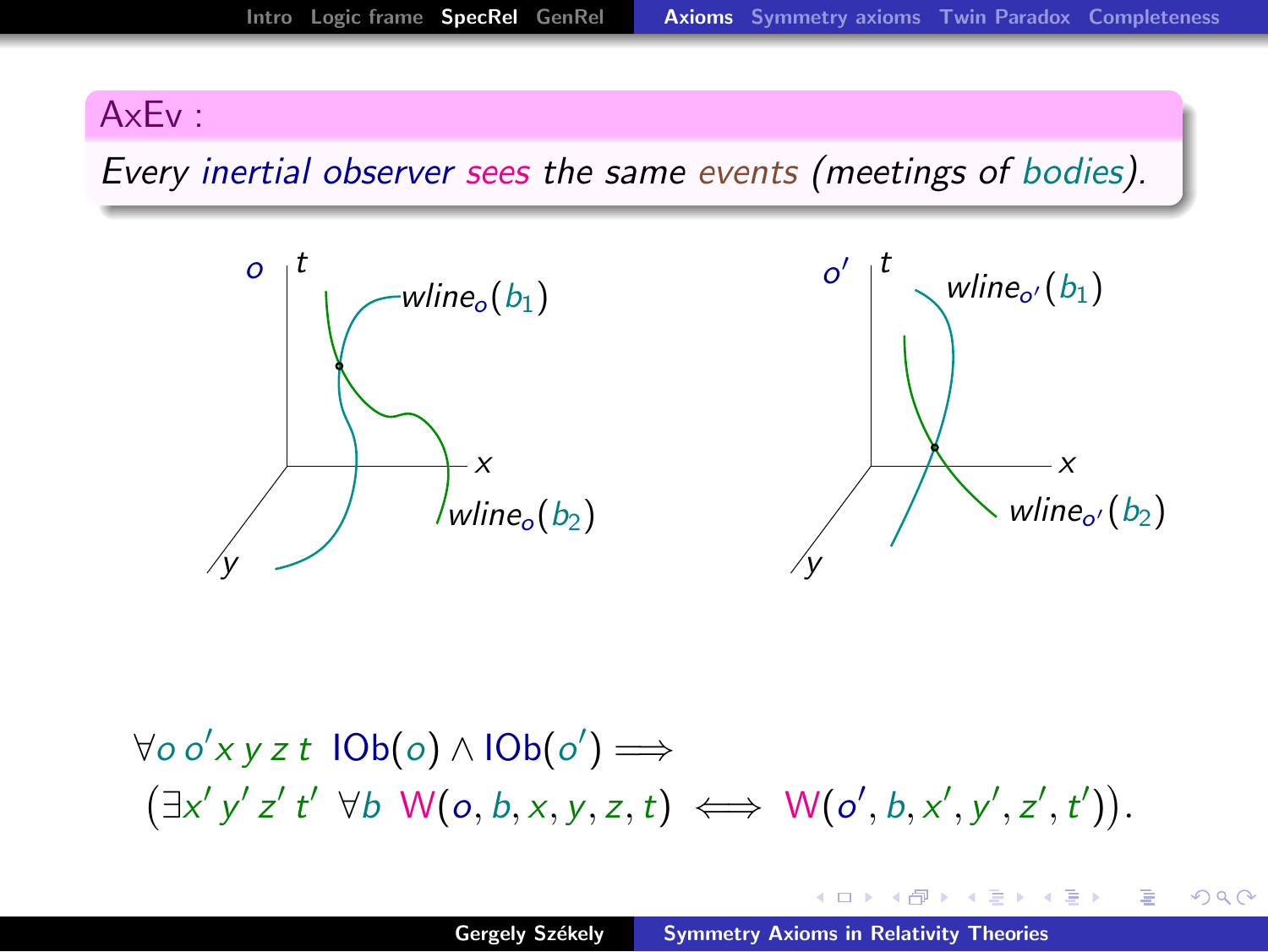## AxPh :

The speed of light signals is 1 according to any inertial observer.



$$
\forall o \times x' \text{ y } y' \text{ z } z' \text{ t } t' \text{ } |Ob(o)
$$
\n
$$
\implies \left( (\exists p \quad Ph(p) \land W(o, p, x, y, z, t) \land W(o, p, x', y', z', t')) \right)
$$
\n
$$
\iff (x' - x)^2 + (y' - y)^2 + (z' - z)^2 = (t' - t)^2 \right).
$$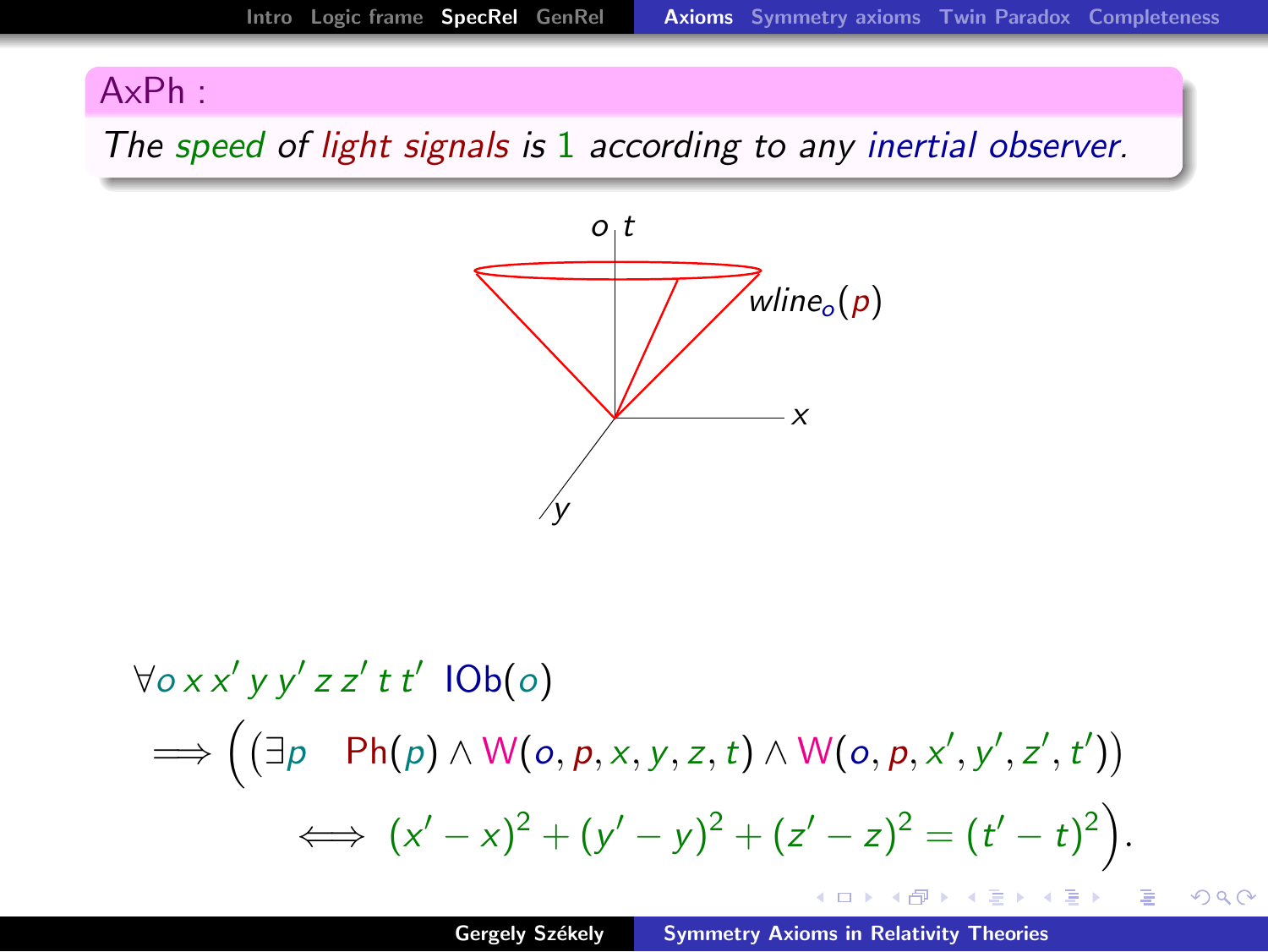## $SpecRel<sub>0</sub> := {AxField, AxSelf, AxEv, AxPh}$

## Theorem SpecRel<sub>0</sub>  $\models$  "Worldlines of inertial observers are straight lines."

#### Theorem

SpecRel<sub>0</sub>  $\models$  "No inertial observer can move faster than light."

#### Theorem

SpecRel<sub>0</sub>  $\models$  "Relatively moving inertial observers consider different events simultaneous"

K ロ ▶ K 御 ▶ K 君 ▶ K 君 ▶ ...

 $\Omega$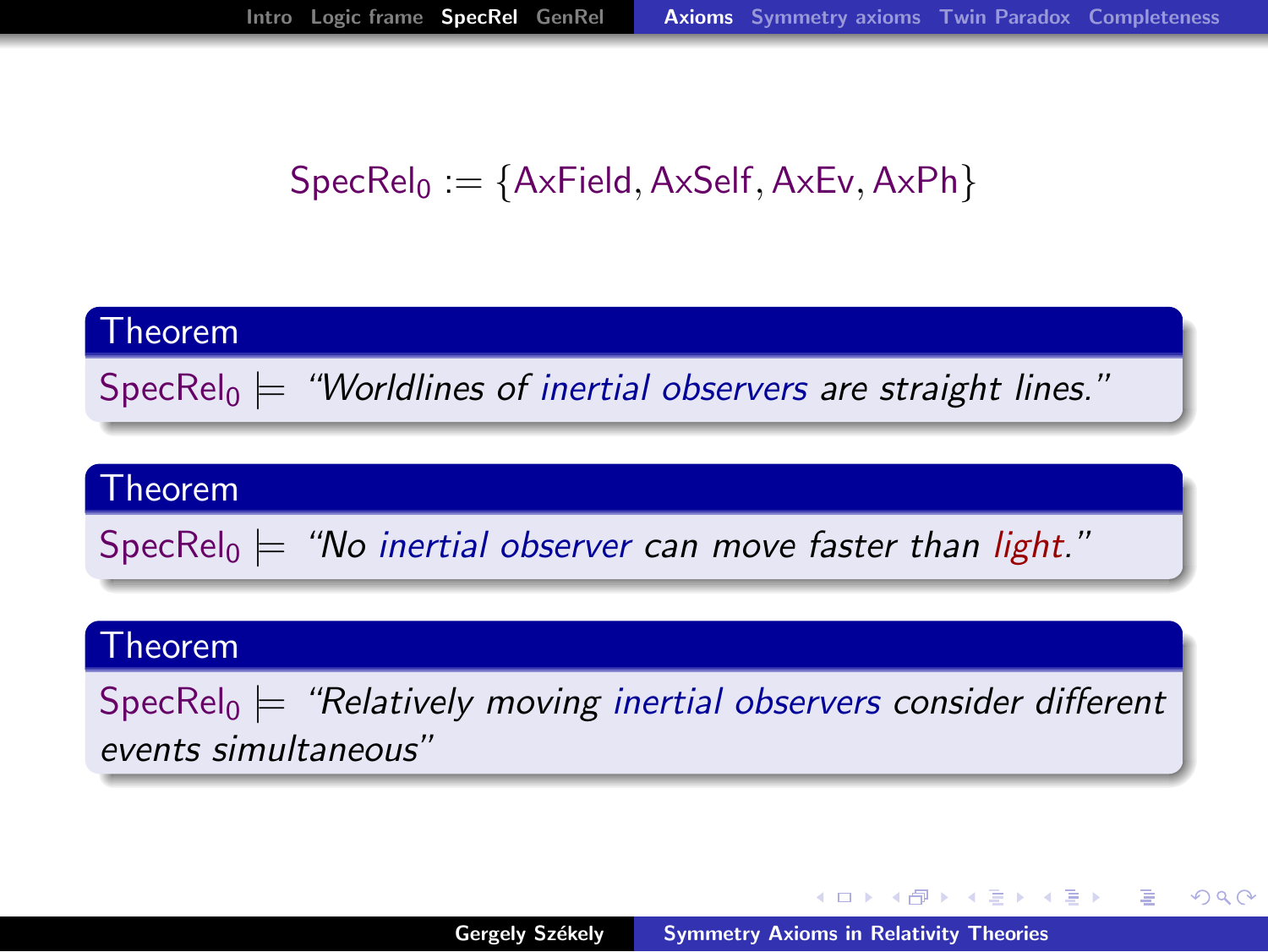## $SpecRel<sub>0</sub> := {AxField, AxSelf, AxEv, AxPh}$

#### Theorem

SpecRel<sub>0</sub>  $\models$  "**One of two** relatively moving inertial observers see that the other's clocks slow down."

#### Theorem

SpecRel<sub>0</sub>  $\models$  "**One of two** relatively moving (inertial) spaceships shrinks according to the other."

イロメ イ部メ イヨメ イヨメー

つくい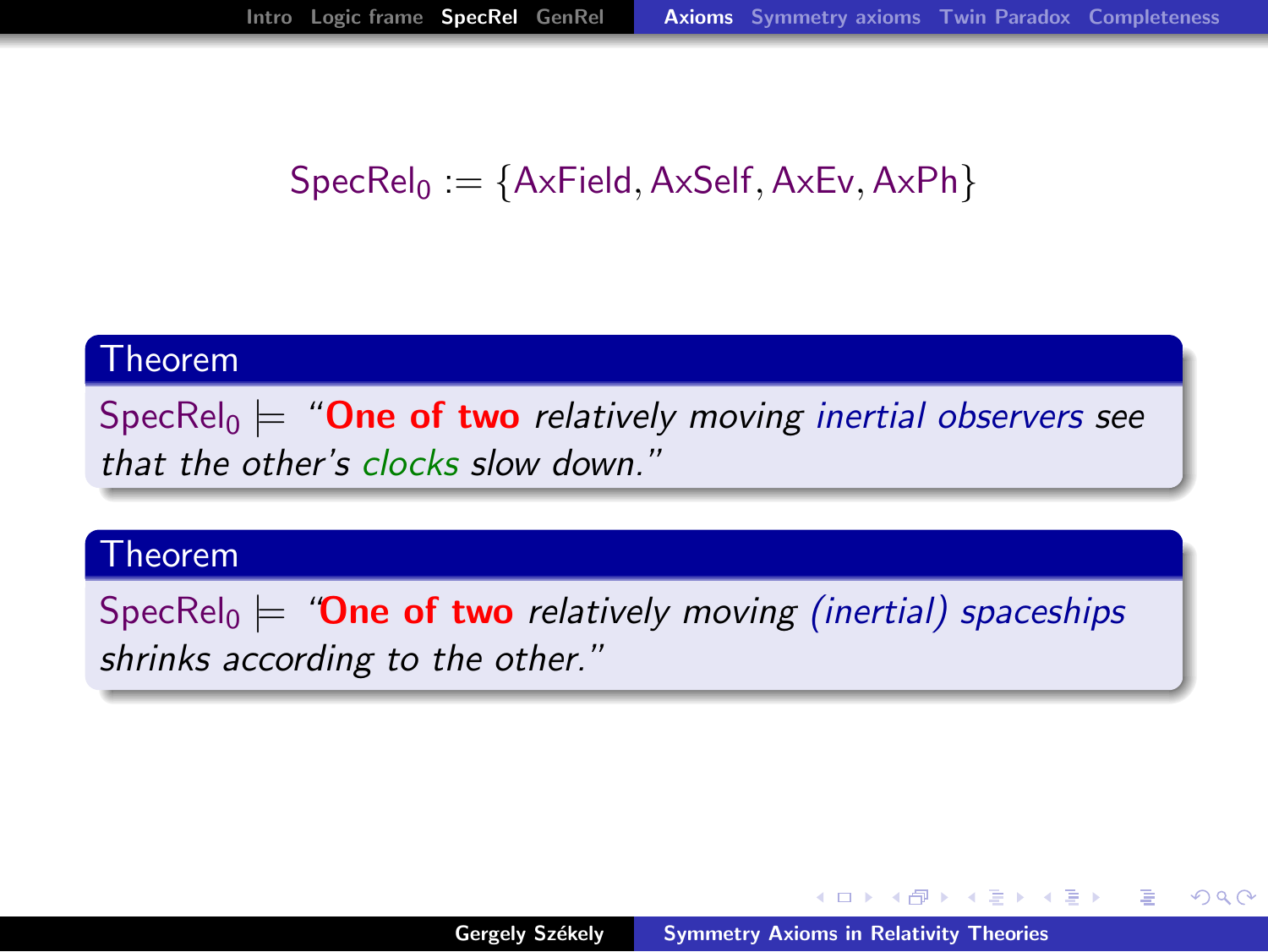## AxSymTime :

Any two inertial observers see each others' clocks behaving in the same way.

#### AxSymDist :

Inertial observers agree as for the spatial distance between events if these events are simultaneous for both of them.

#### Theorem

 $SpecRel<sub>0</sub> \not\models AxSymTime$  and  $SpecRel<sub>0</sub> \not\models AxSymDist$  $SpecRel<sub>0</sub> \models AxSymTime \iff AxSymDist$ 

## $SpecRel := SpecRel<sub>0</sub> + AxSymTime$

<span id="page-10-0"></span>イロメ イ押メ イモメ イモメー

つへへ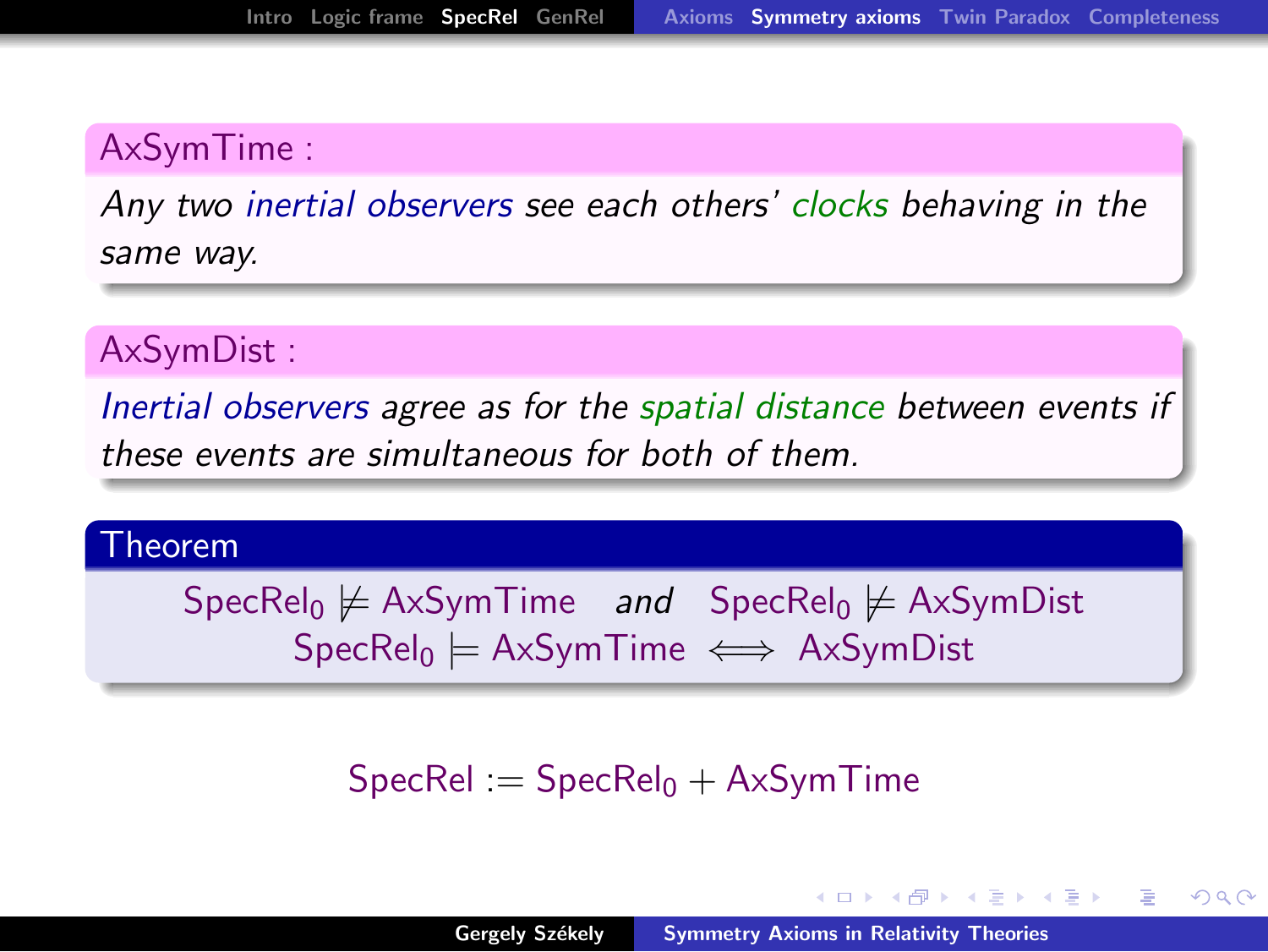## $SpecRel := SpecRel<sub>0</sub> + A<sub>x</sub>SymTime$

#### Theorem

SpecRel  $\models$  "**Both of two** relatively moving inertial observers see that the other's clocks slow down."

#### Theorem

SpecRel  $\models$  "**Both of two** relatively moving (inertial) spaceships shrink according to the other."

 $\mathcal{A}$  and  $\mathcal{A}$  in  $\mathcal{A}$  . In a set of  $\mathcal{B}$  is a set of  $\mathcal{B}$  is a set of  $\mathcal{B}$ 

つくい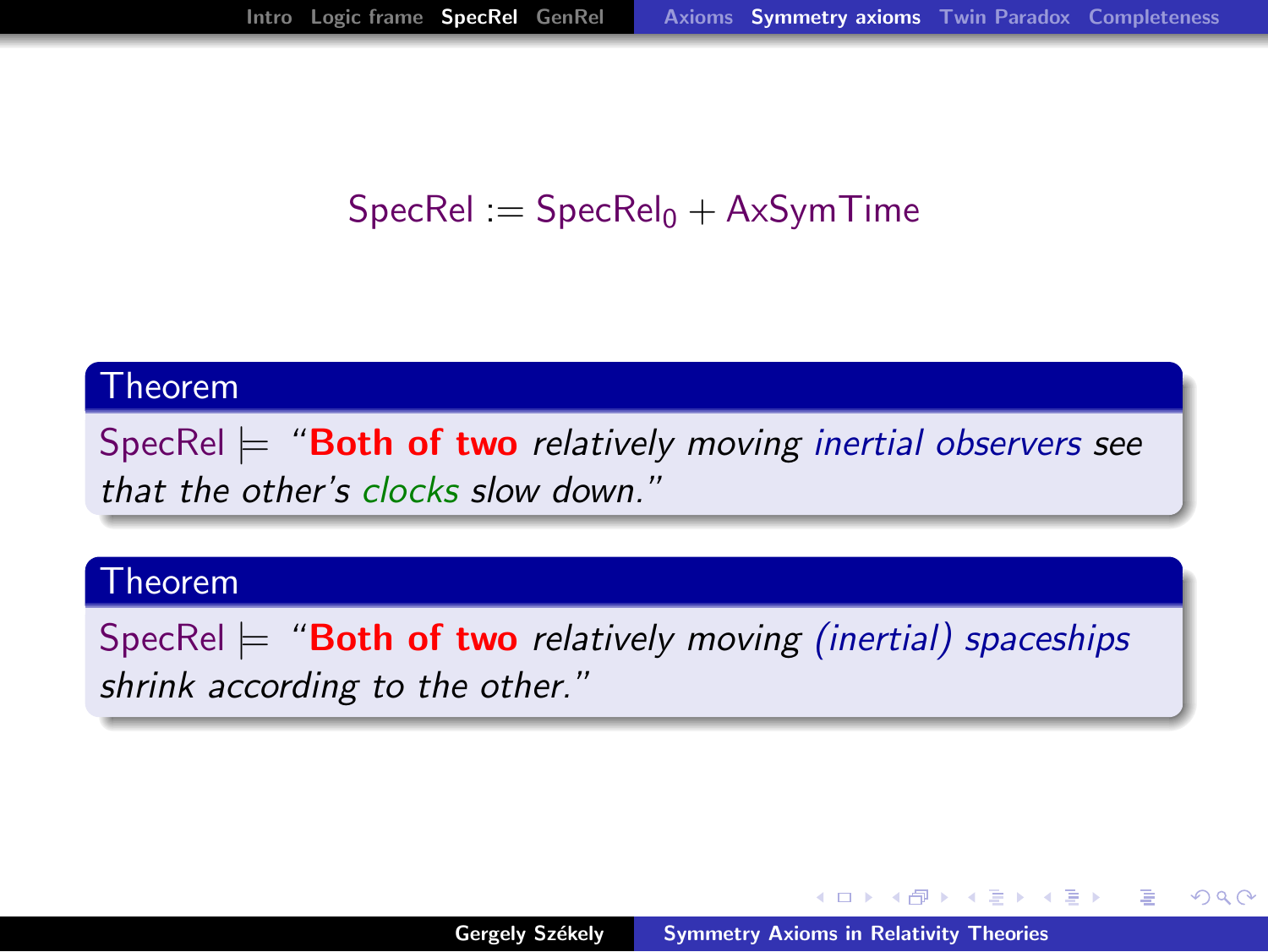

Twin Paradox (TwP) concerns two twin siblings whom we shall call Ann and Ian. Ann travels in a spaceship to some distant star while Ian remains at home. TwP states that when Ann returns home she will be younger than her twin brother Ian.

<span id="page-12-0"></span> $\Omega$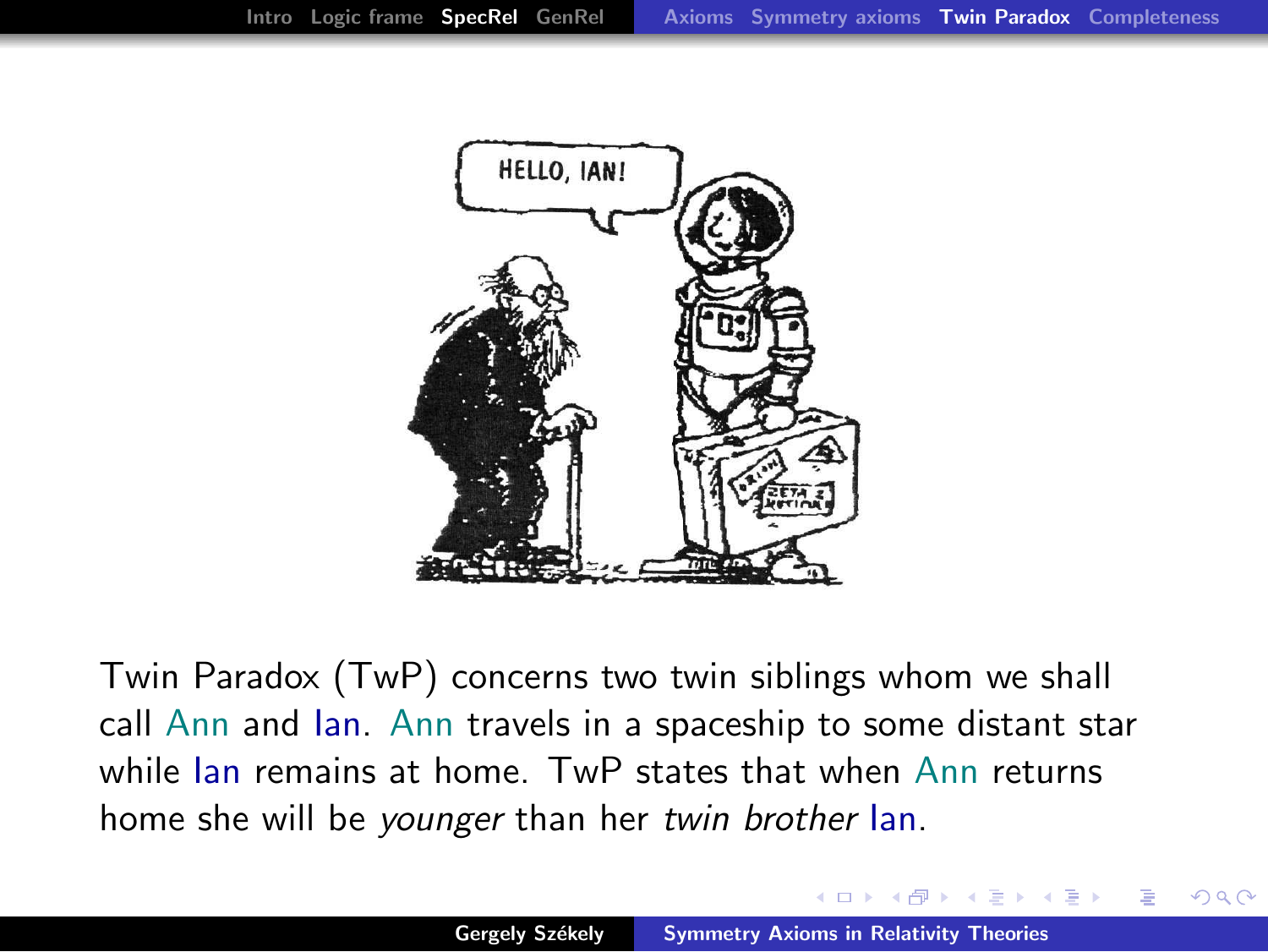

### TwP :

$$
\mathit{time}_b(e_a,e_c) > \mathit{time}_a(e_a,e) + \mathit{time}_c(e,e_c)
$$

メロメ メタメ メミメ メミメン 毛

 $299$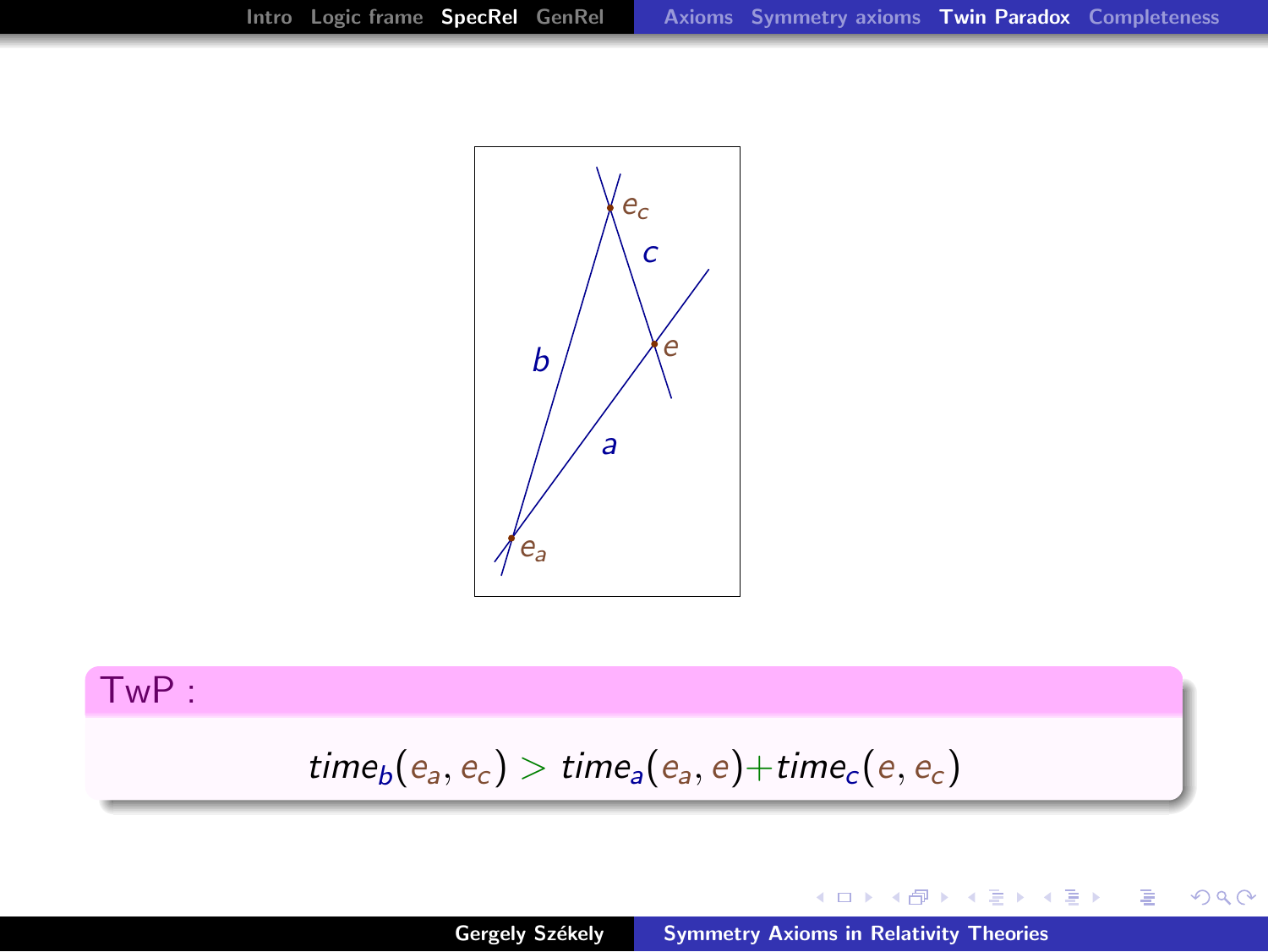$SpecRel = {AxField, AxSelf, AxEv, AxPh, AxSymTime}$  $SpecRel<sub>0</sub> = {AxField, AxSelf, AxEv, AxPh}$ 



How does TwP related to the symmetry axioms?

Is it equivalent to them or is it weaker?

マーター マーティング

つへへ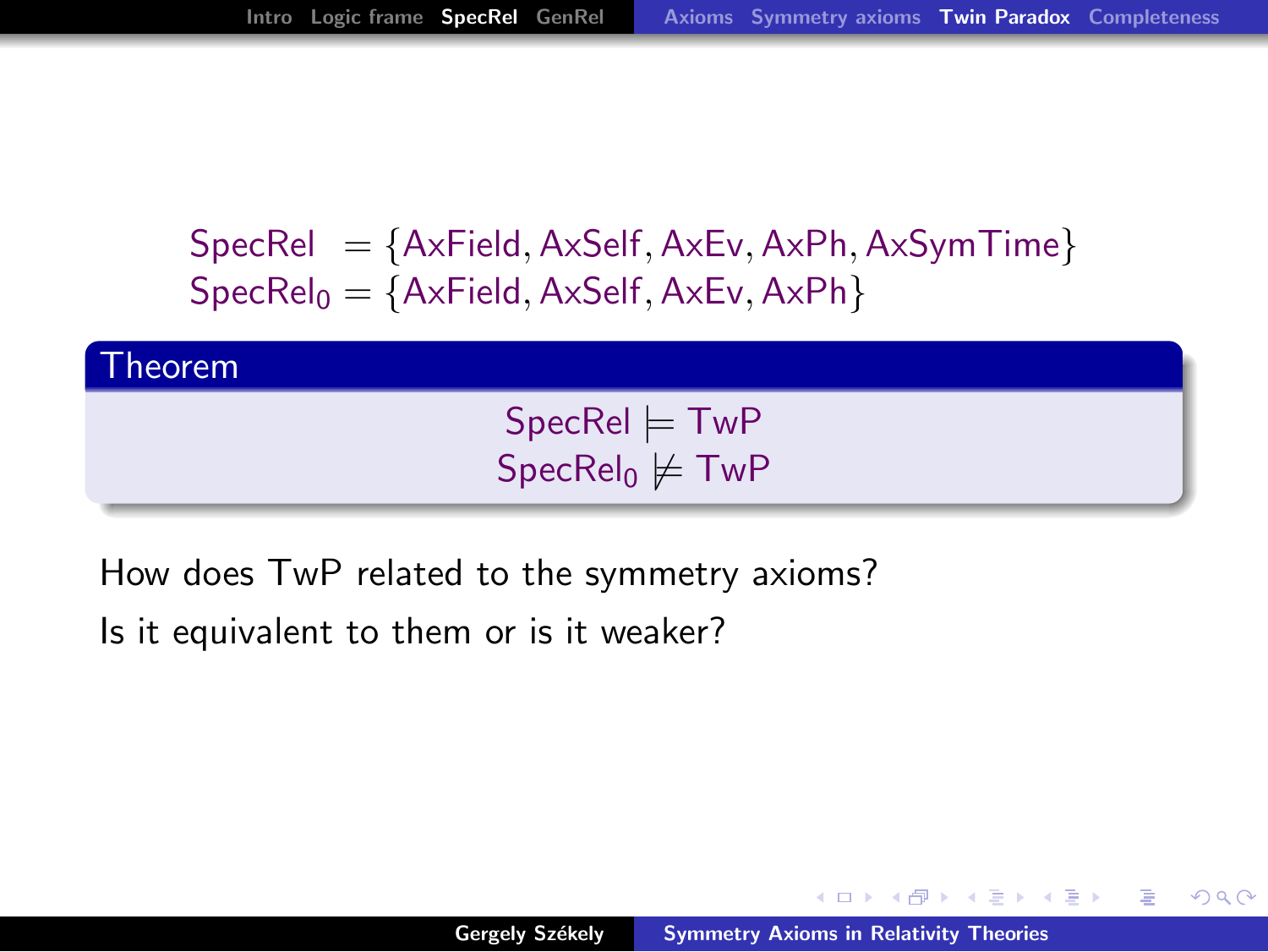$2990$ 

#### variants of twin paradox



## NoTwP :

$$
time_b(e_a, e_c) = time_a(e_a, e) + time_c(e, e_c)
$$

AntiTwP :

$$
\mathit{time}_b(e_a,e_c) < \mathit{time}_a(e_a,e) + \mathit{time}_c(e,e_c)
$$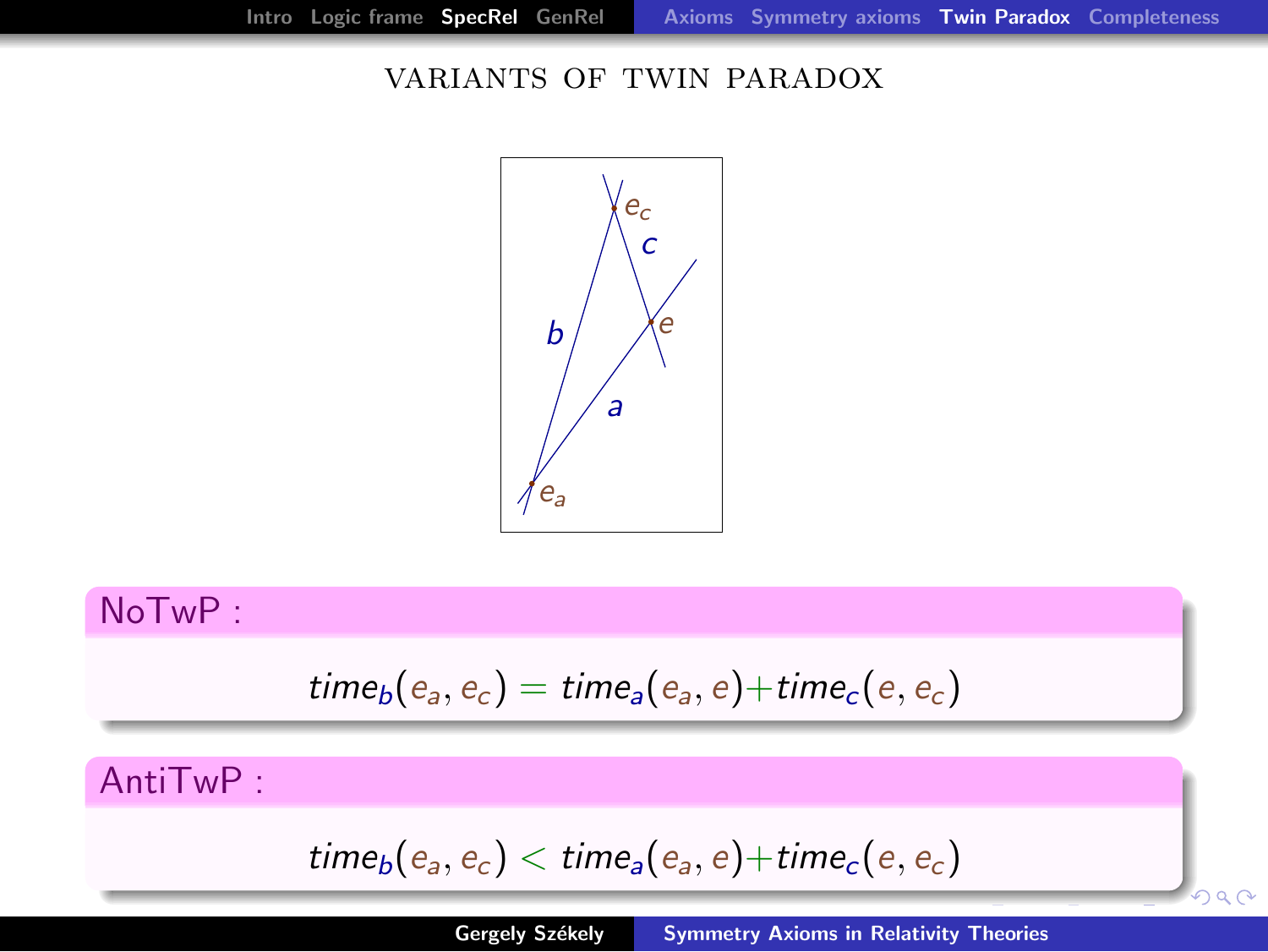Minkowski Sphere of o



 $MS<sub>o</sub>$  is the set of time-unit vectors of inertial observers according to o.

 $4.17 \pm 1.0$ 

K 御 ▶ K 唐 ▶ K 唐 ▶

 $2Q$ 

扂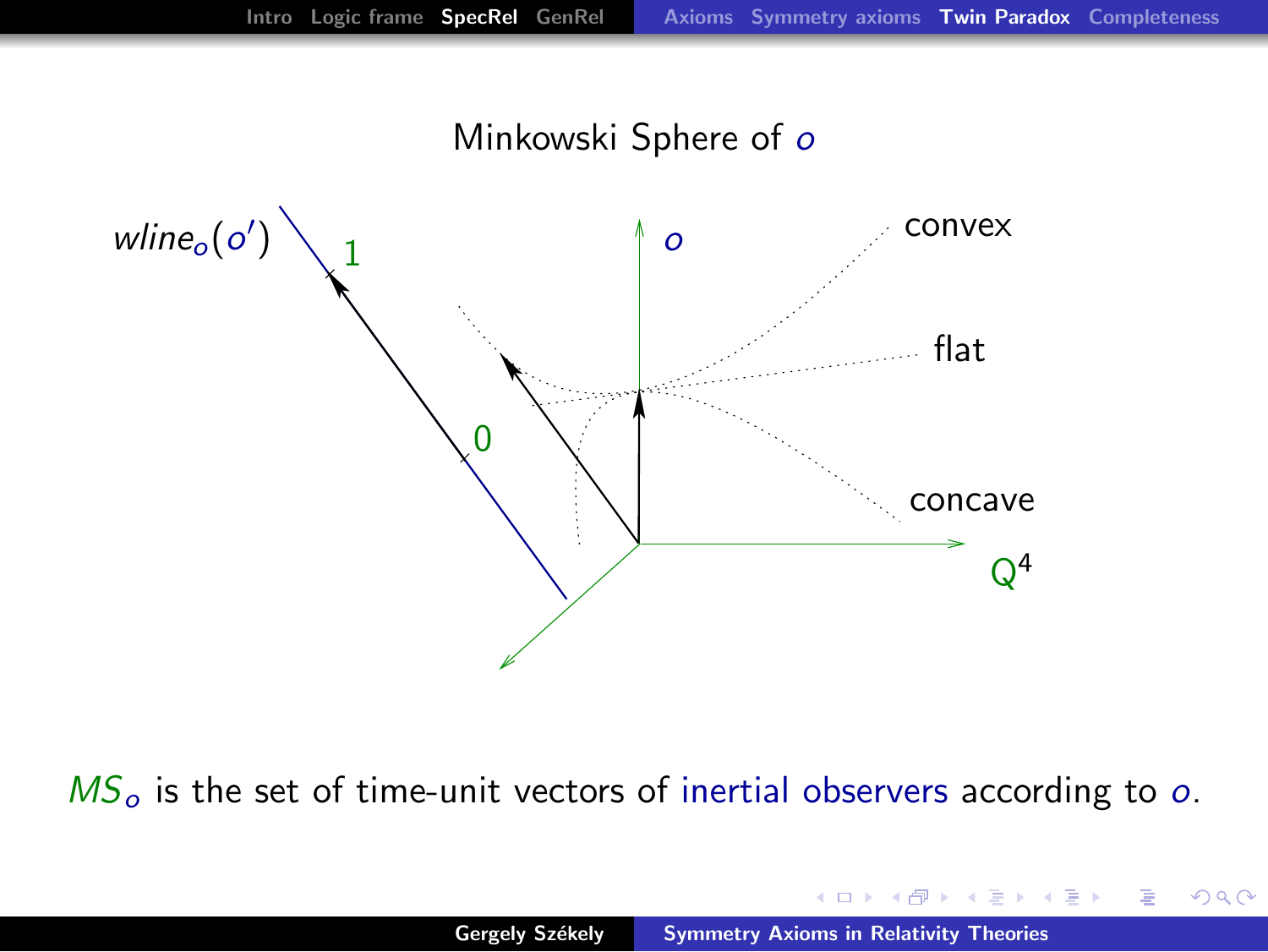#### Theorem

 $\text{SpecRel}_0 \models \text{TwP} \iff \text{MS}_o$  is "convex"  $SpecRel<sub>0</sub>$   $\models$  NoTwP  $\iff MS<sub>0</sub>$  is "flat"  $\text{SpecRel}_0 \models \text{AntiTwP} \iff \text{MS}_o$  is "concave"

#### Theorem

 $\text{SpecRel}_0 \models \text{AxSymTime} \iff \text{MS}_o$  is a subset of the hyperboloid  $\{\langle x, y, z, t \rangle \in \mathbb{Q}^4 : -x^2 - y^2 - z^2 + t^2 = 1\}$ "

#### Theorem

 $SpecRel_0 \models AxSymTime \Longrightarrow Two$  $SpecRel<sub>0</sub>$   $\models$  TwP  $\neq \Rightarrow$  AxSymTime

K ロ ⊁ K 御 ≯ K 君 ⊁ K 君 ≯ … 君

 $\Omega$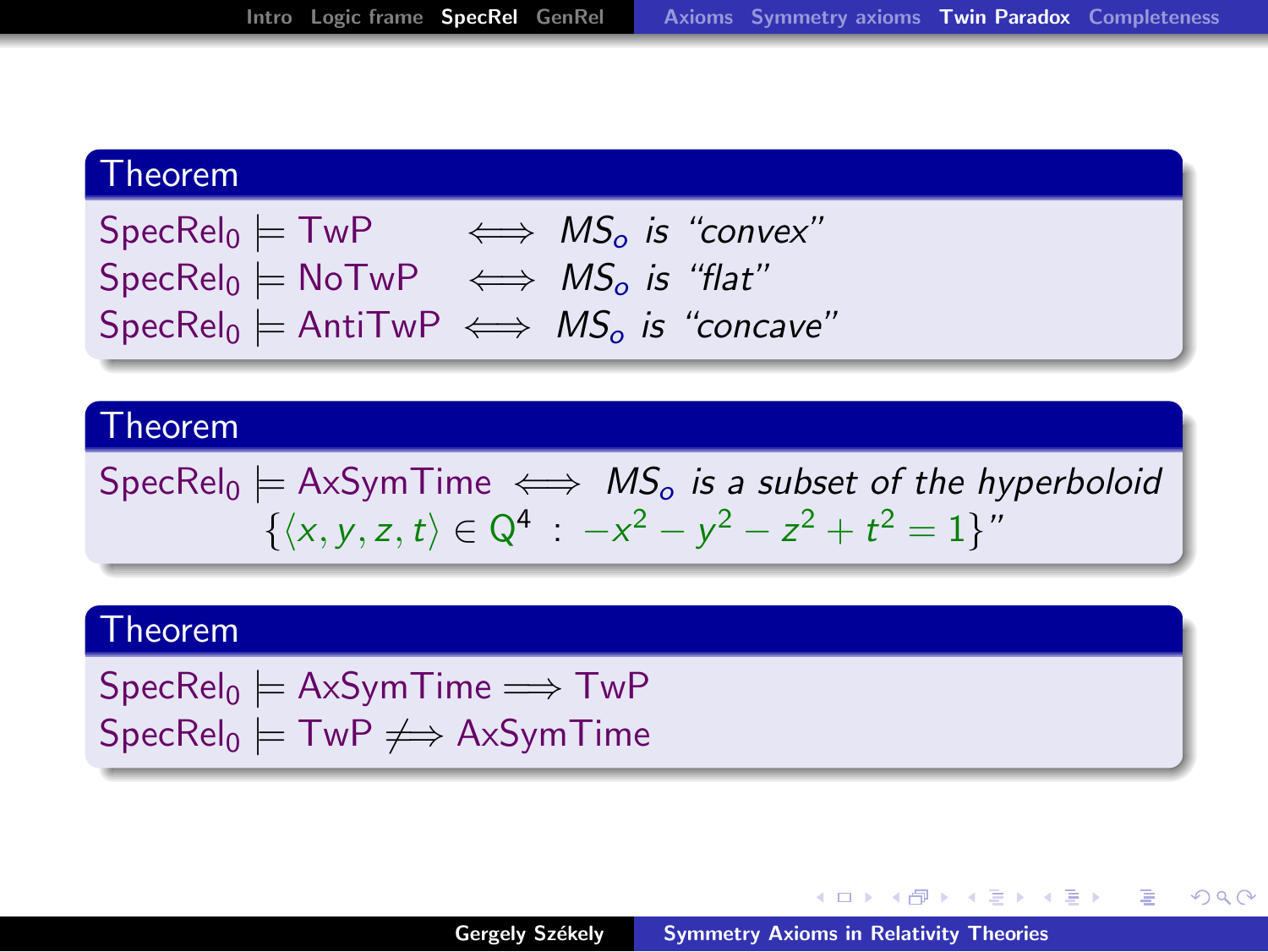The worldview transformation  $w_{oo'}$  between observers  $o$  and  $o'$ relates the coordinate points where  $\phi$  and  $\phi'$  coordinatize the same events, i.e,:

$$
w_{oo'}(x, y, z, t: x', y', z', t') \stackrel{\text{def}}{\iff} \forall b \ W(o, b, x, y, z, t) \iff W(o', b, x', y', z', t').
$$

## Theorem  $\mathsf{SpecRel}_0 \models \forall o \: o' \: \mathsf{IOb}(o) \wedge \mathsf{IOb}(o')$  $\implies$   $w_{oo'}$  "is a Poincaré transformation composed with

a dilation and a field-automorphism-induced bijection."

#### Theorem

Spec $\mathsf{Rel} \models \forall o \ o' \ \mathsf{IOb}(o) \land \mathsf{IOb}(o')$ 

 $\implies$   $w_{oo'}$  "is a Poincaré transformation."

 $2Q$ 

<span id="page-18-0"></span> $\rightarrow$   $\pm$   $\rightarrow$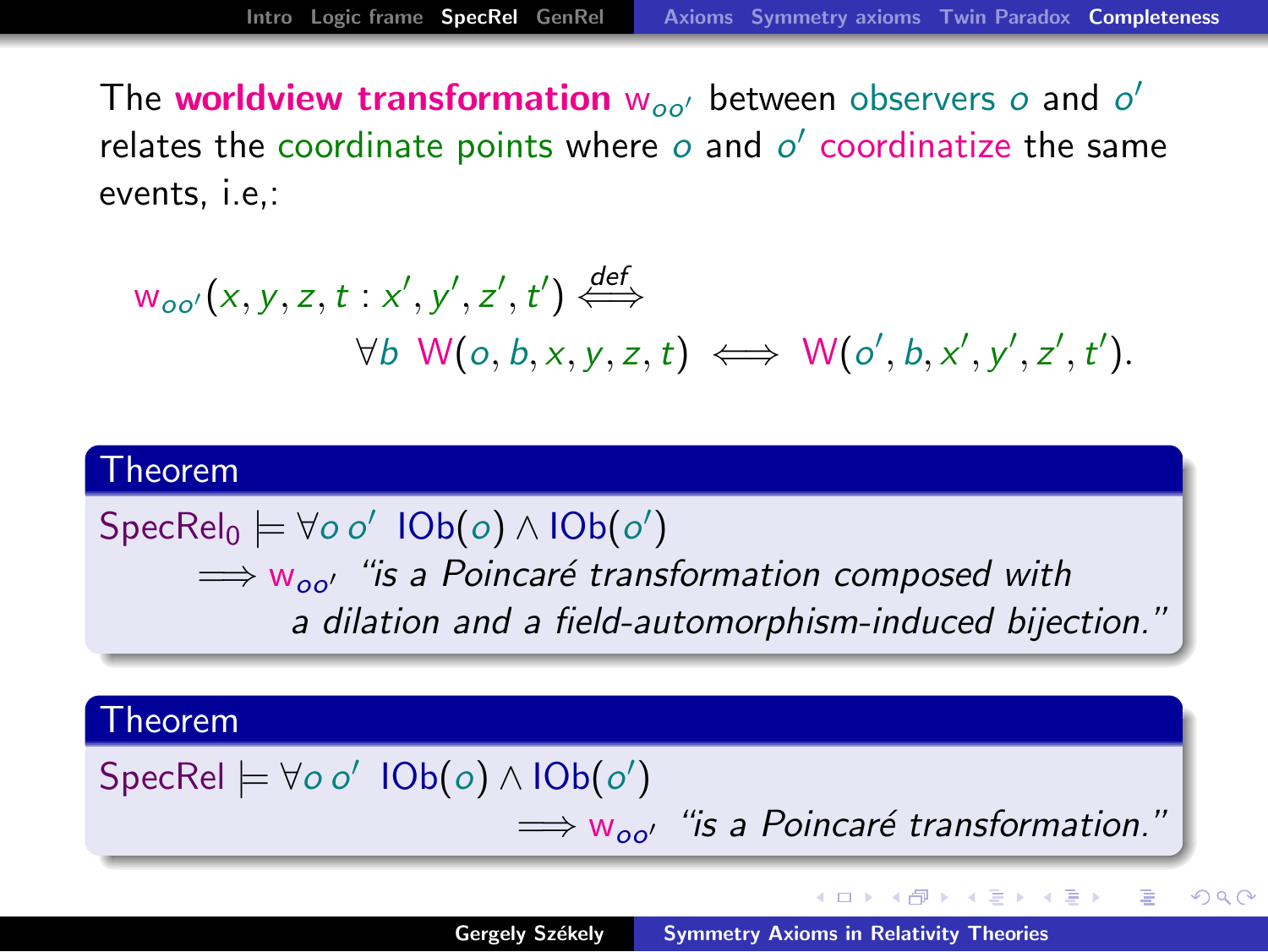## $SpecRel = \{AxField, AxSelf, AxEv, AxPh, AxSymTime\}$

## Theorem (Completeness)

SpecRel is complete with respect to Minkowski spacetimes over Euclidean ordered fields.

**A BANK BA** 

つへへ

 $\leftarrow$   $\overline{m}$   $\rightarrow$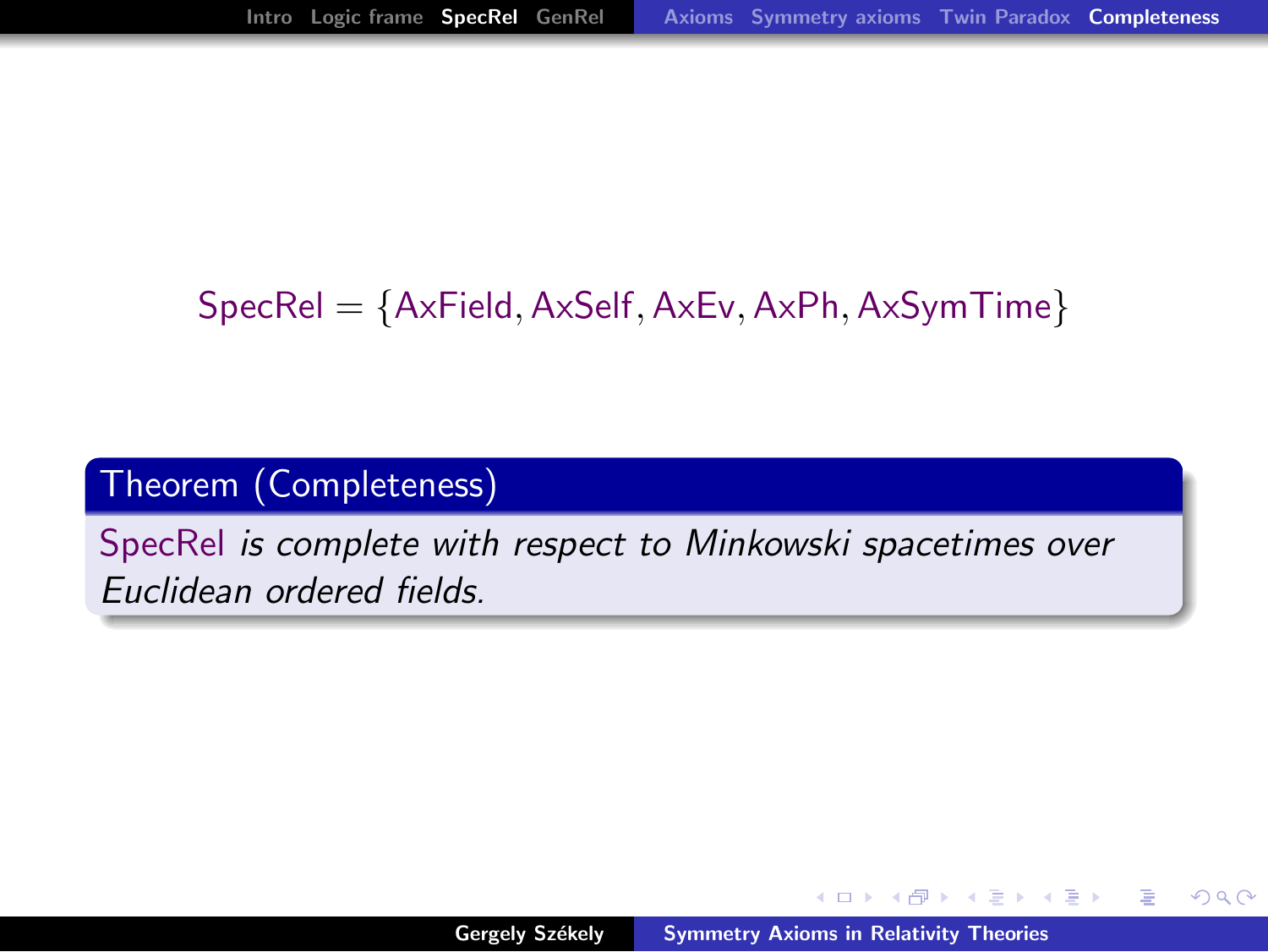### AxSelf<sup>−</sup> :

The worldline of an observer is an open interval of the time-axis, in his own worldview.

#### AxEv<sup>−</sup> :

Any observer encounters the events in which he was observed.

#### AxPh<sup>−</sup> :

The instantaneous velocity of photons are  $1$  in the moment when they are sent out ...

### AxSymTime<sup>−</sup> :

Any two observers meeting see each others' clocks behaving in the same way at the event of meeting.

<span id="page-20-0"></span>イロメ イ何 メラモン イラメ

へのへ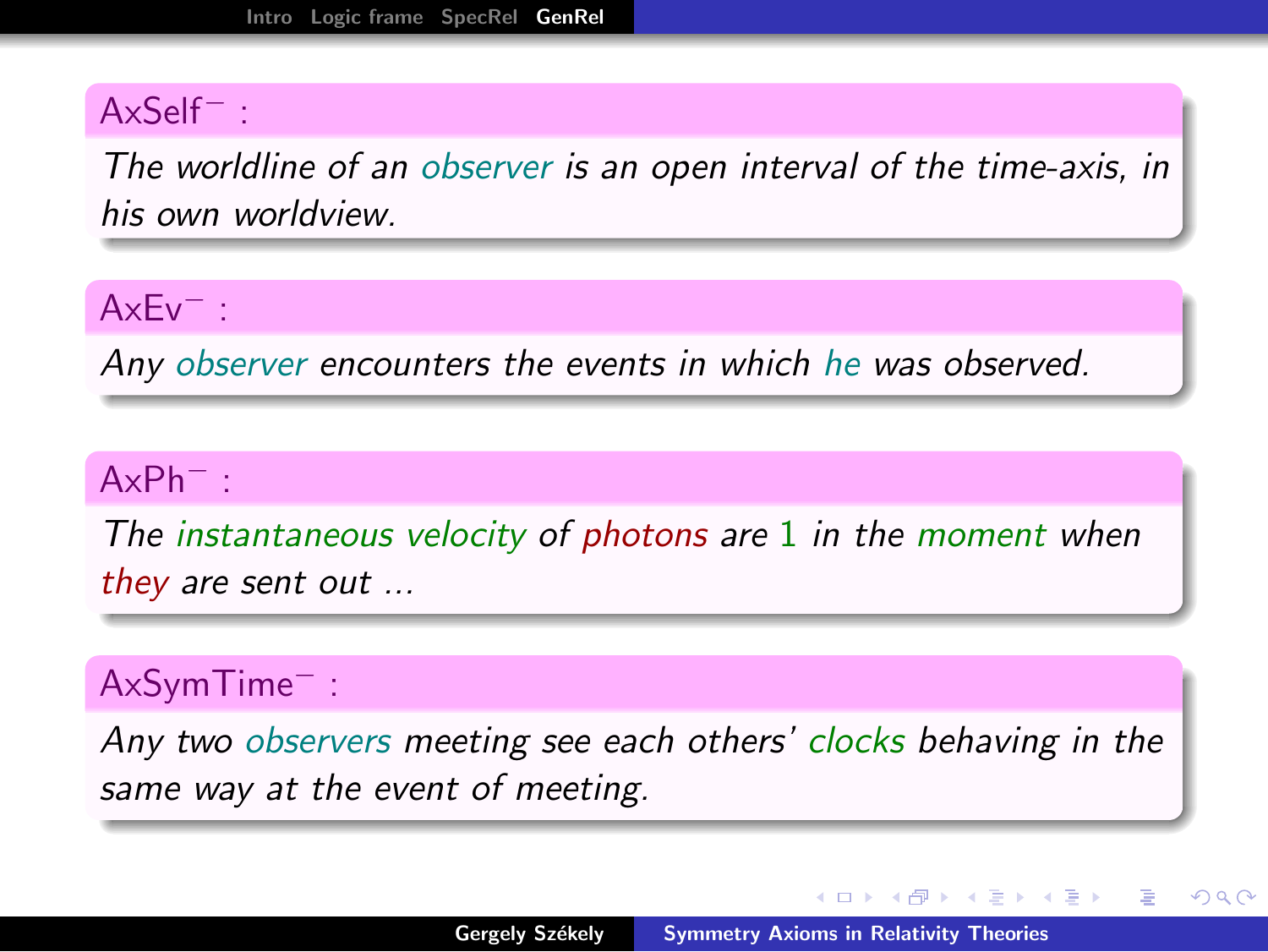## $AxDiff<sub>n</sub>$ :

The worldview transformations are n-times differentiable functions.

GenReln:= { AxField,AxSelf−,AxEv−,AxPh−,AxSymTime−,AxDiff<sup>n</sup> }

#### Theorem (Completeness)

 $GenRel<sub>n</sub>$  is complete with respect to the n-times differentiable Lorentzian manifolds over Euclidean ordered fields.

Gen $\mathsf{Rel}_\infty\! =\! \bigcup_{n\geq 1} \mathsf{GenRel_n}$ 

### Theorem (Completeness)

GenRel<sub>∞</sub> is complete with respect to the smooth Lorentzian manifolds over Euclidean ordered fields.

イロメ マ桐 メラミンマティ

 $\Omega$